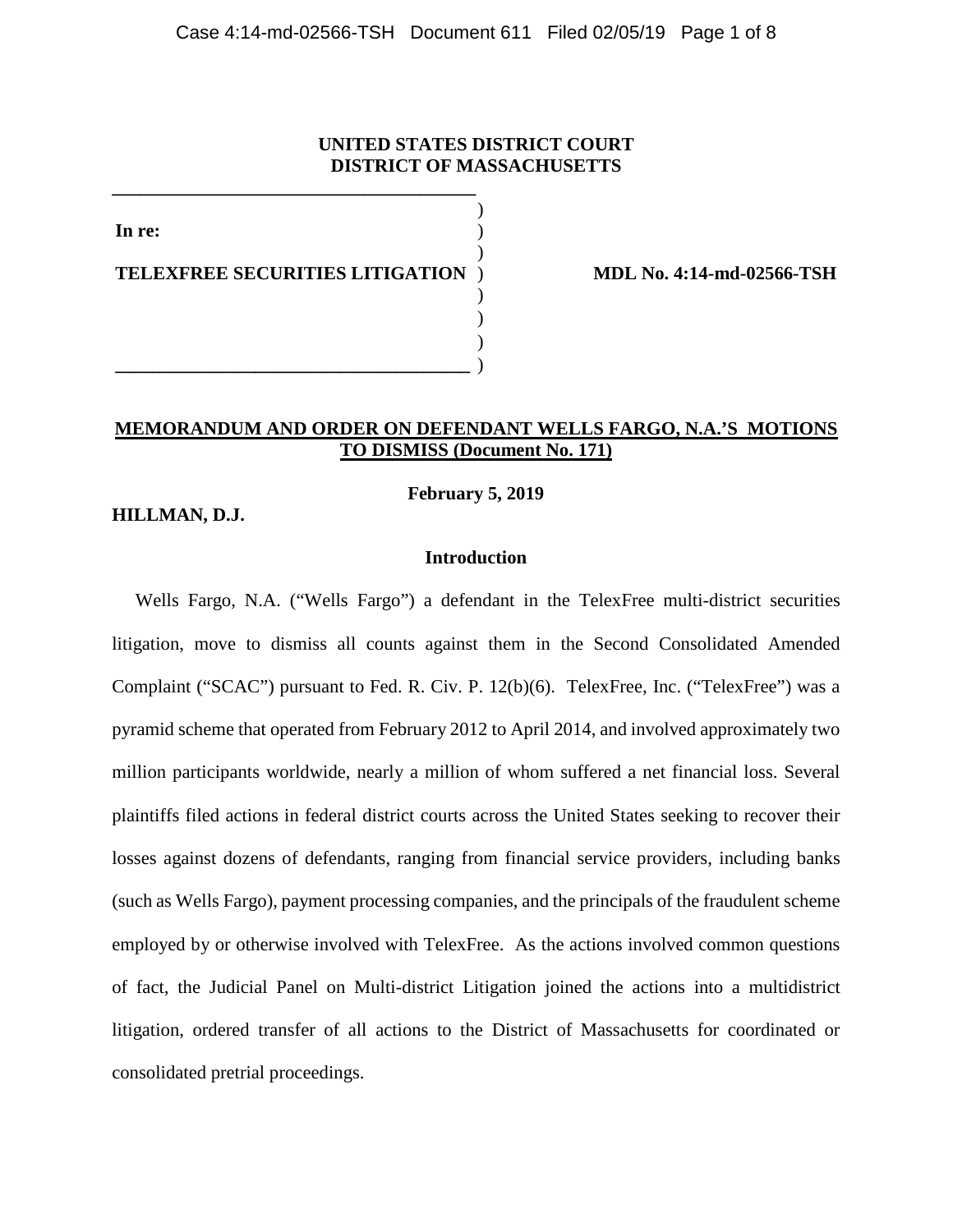## **Background**

Wells Fargo is identified in the SCAC as a bank that maintained accounts for TelexFree and "provided banking services, maintained accounts, and received and executed transfers of funds from or for the benefit of TelexFree" (SCAC ¶84). The only other specific reference to Wells Fargo in the SCAC is ¶713 which alleges "Wells Fargo also maintained accounts on behalf of TelexFree and processed transactions amounting to tens of millions of dollars for TelexFree." The Plaintiff seeks recovery against Wells Fargo for aiding and abetting in violation of Mass. Gen. L. ch. 93 §§ 12 and 69 and ch. 93A §§ 2(a) and 11 (Count III), unjust enrichment (Count IV), and tortious aiding and abetting (Count X).

 The SCAC also makes general allegations against all bank defendants. As general averments, Plaintiffs allege that the defendant banks received significant funds from TelexFree and other defendants to provide banking services, maintain accounts, and receive and execute transfers for the benefit of TelexFree. (¶ 711). They further allege that the defendant banks profited from these relationships and that despite a federal regulatory duty to be watchful for the existence of "red flags" surrounding TelexFree, they allowed the pyramid scheme to utilize their services including:

- Processing and opening depository accounts;
- Receiving payments made by promoters of TelexFree to become members of the program;
- Maintaining depository accounts containing funds paid by promoters to TelexFree;
- Making payments to certain promoters as part of TelexFree's investment;
- Transferring funds paid by promoters of TelexFree among TelexFree entities, defendant founders' personal accounts, foreign companies, and shell companies; and
- Allowing TelexFree to use the banks' name in their promotional materials thereby lending TelexFree the use of their reputation and credibility.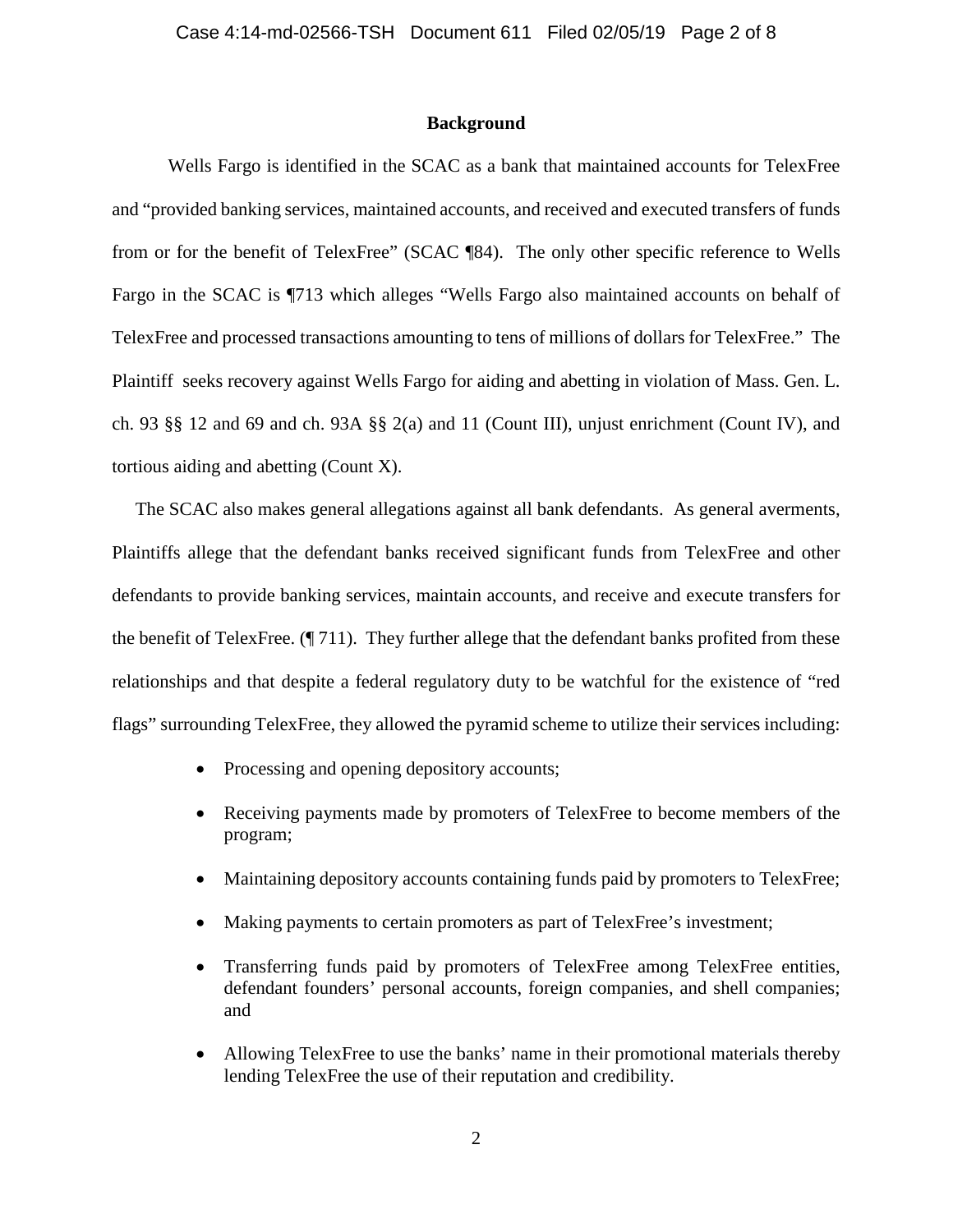### **Discussion**

To withstand a Rule 12(b)(6) motion to dismiss, a complaint must allege a claim that plausibly entitles the plaintiff to relief. *Bell Atl. Corp. v. Twombly*, 550 U.S. 544, 570, 127 S. Ct. 1955, 167 L. Ed. 2d 929 (2007). Plausibility does not require probability but "it asks for more than a sheer possibility the defendant has acted unlawfully." *Ashcroft v. Iqbal*, 556 U.S. 662, 678, 129 S. Ct. 1937, 173 L. Ed. 2d 868 (2009) (citing *Twombly*, 550 U.S. at 556). "If the factual allegations in the complaint are too meager, vague, or conclusory to remove the possibility of relief from the realm of mere conjecture, the complaint is open to dismissal." *Rodriguez–Reyes v. Molina–Rodriguez*, 711 F.3d 49, 53 (1st Cir. 2013) (quoting *SEC v. Tambone*, 597 F.3d 436, 442 (1st Cir. 2010) (en banc )). "[A] conclusory allegation … does not supply facts adequate to show illegality [whereas] [a]n allegation … much like a naked assertion … gets the complaint close to stating a claim, but without some further factual enhancement it stops short of the line between possibility and plausibility of entitlement to relief." *Twombly*, 550 U.S. at 557.

 Rule 9(b) imposes a heightened pleading standard for claims based on fraud. When an aiding and abetting claim sounds in fraud, it must be plead with particularity as set forth in Rule 9(b). *In re State Street Cases*, 2013 WL 5508151 at \*16 (D. Mass. Aug. 21, 2013).

*Third Claim for Relief: Aiding and Abetting General Laws Chapter 93§12 and 69 and Chapter 93A §2 and 11.* 

 With respect to the issue of whether a Cause of Action exists for aiding and abetting M.G.L. C.93 § 12 and 69, and M.G.L. C. 93A § 2 and 11, there are a limited number of cases in this district where courts have discussed whether aiding and abetting a violation of these statutes states a claim for relief. *See Green v. Parts Distribution Xpress, Inc.,* 2011 WL 5928580 at \*4 (D. Mass. Nov. 29, 2011) ("[A] non-party to an employment relationship can be held liable under chapter 93 A for aiding and abetting the wrongdoing of a party to an employment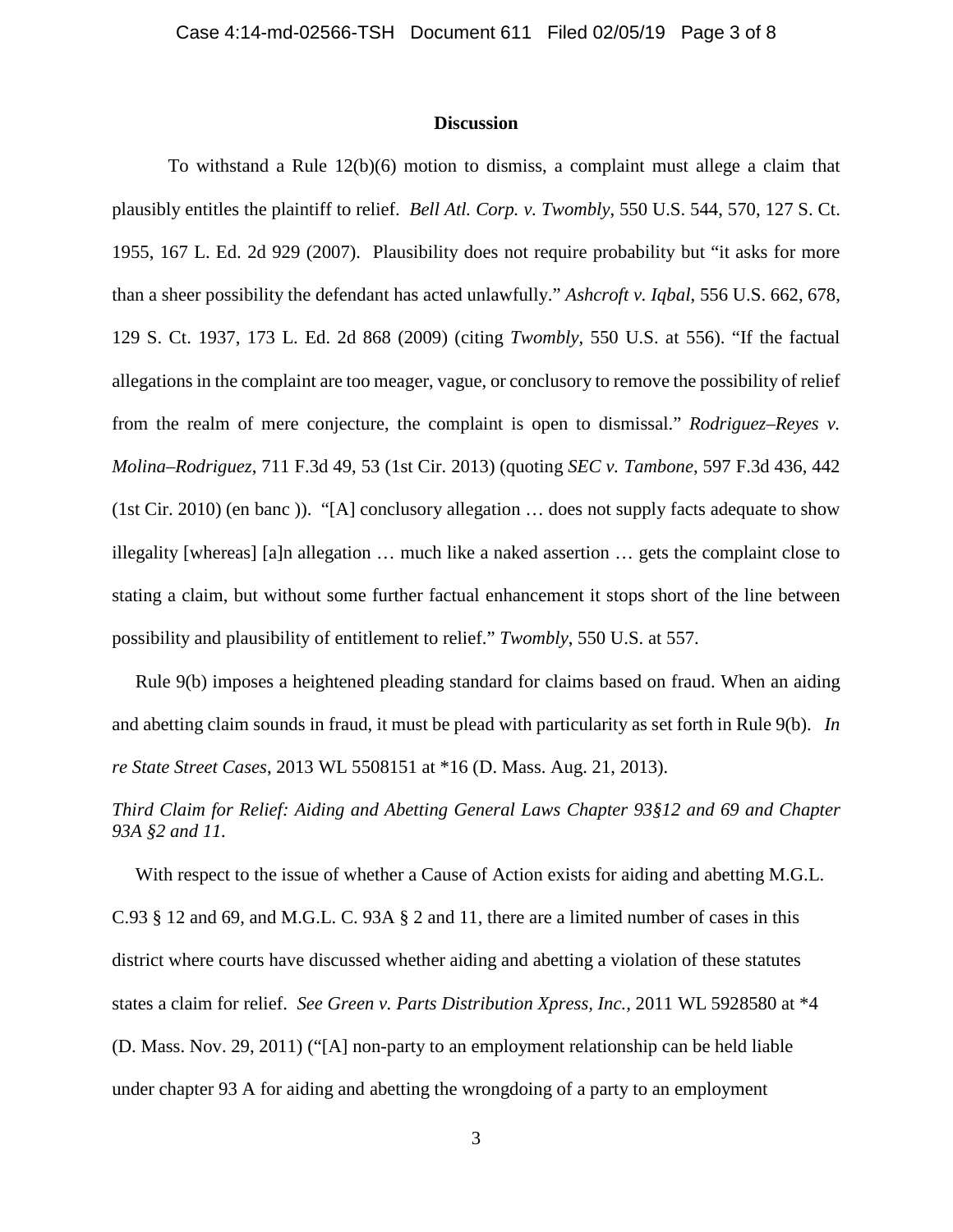### Case 4:14-md-02566-TSH Document 611 Filed 02/05/19 Page 4 of 8

relationship . . ."); *Professional Services Grp., Inc. v. Town of Rockland*, 515 F. Supp. 2<sup>nd</sup> 179, 192 (2007) ("Aiding and abetting a breach of fiduciary duty may provide the basis for a Chapter 93A violation"). But see *Reynolds v. City Exp., Inc.,* 2014 WL 1758301 (Mass. App. Div. Jan. 8, 2014) (declining to extend the holding in *Green).* The court in *Green* did not devote much attention to the theory of an aiding and abetting claim under C. 93A, but spoke at length of a statutory aiding and abetting claim under M.G.L. C. 149. Similarly, the *Reynolds* court was not deciding whether a party could aid and abet a C. 93A claim, but whether a party could aid and abet statutory violations of M.G.L. C 149 and 151B pertaining to labor and discrimination respectively. That court held one could not aid and abet C. 149 and 151B violations because the legislature "could have specifically provided for aiding and abetting liability in G.L.C. 149 § 148B and chose not to." Reynolds Supra at \*8.

 Chapter 93A, which is based upon the Federal Trade Commission Act (15 U.S.C. 45(a)(1)), also does not recognize a separate aiding and abetting cause of action. "A defendant acting with knowledge of deception who either directly participates in that deception or has the authority to control the deceptive practice of another, but allows the deception to proceed, engages, *through its own actions*, in a deceptive act or practice that causes harm to consumers." *FTC v. LeadClick Media, LLC*, 838 F3d. 158, 170 (2d. Cir. 2016) (emphasis in original) (decling to discuss the possibility of inserting aiding and abetting liability under the FTCA to the defendant).

 The Supreme Court has held that imposing private civil liability on individuals who aid and abet violations of the 1934 Securities Exchange Act is unreasonable unless specifically enumerated in the act. See *Central Bank of Denver, N.A. v. First Interstate Bank of Denv*er, *N.A*., 511 U.S. 164 (1994), holding that if a statue does not explicitly provide for aiding and abetting liability under the act, any argument that extrapolates private aiding and abetting liability from the phrase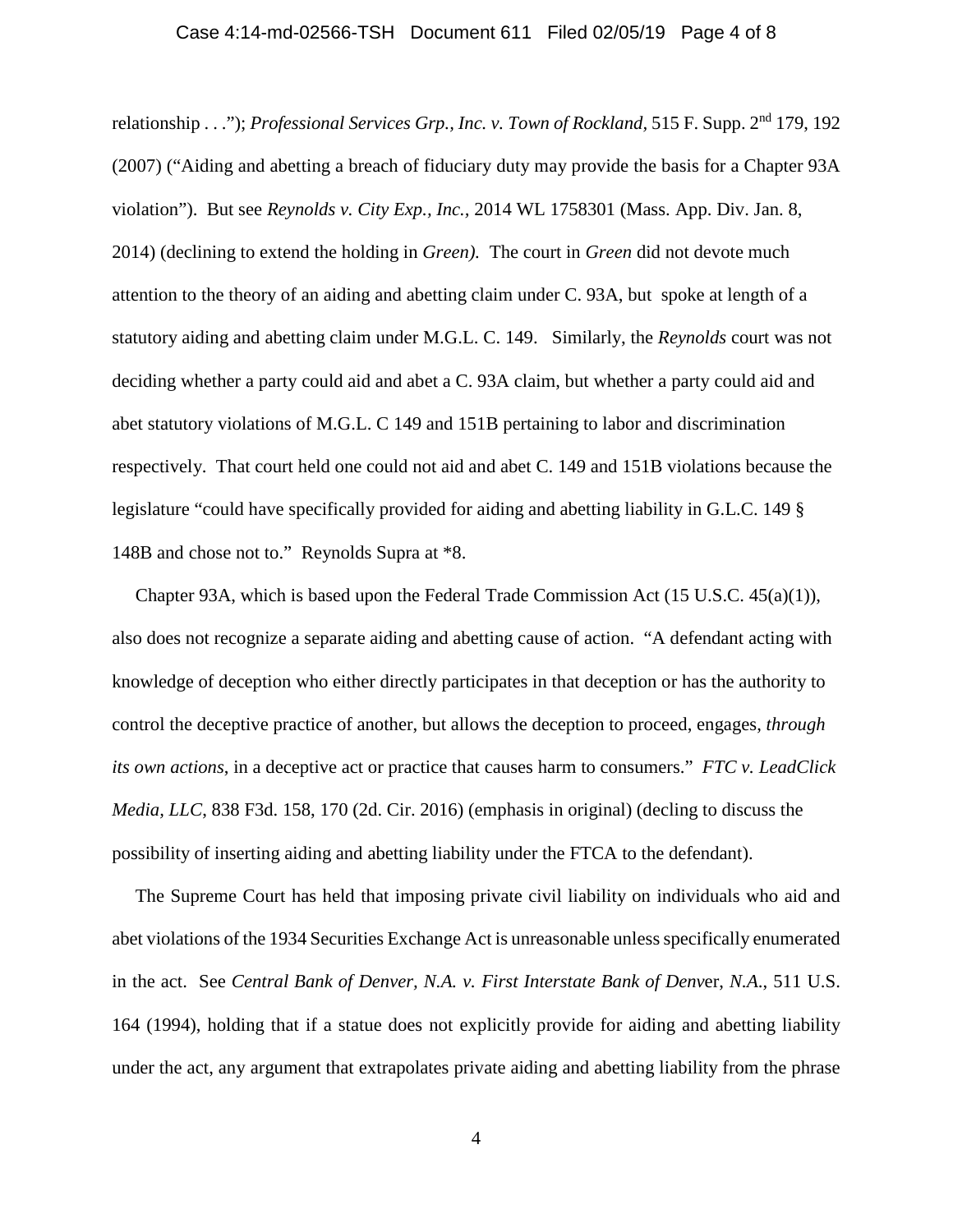#### Case 4:14-md-02566-TSH Document 611 Filed 02/05/19 Page 5 of 8

"directly or indirectly" in the text is flawed. *Id*. at 176 (adding that "Congress knew how to impose aiding and abetting liability when it chose to do so.").

 In this case, Chapters 93 and 93A do not explicitly enumerate private "aiding and abetting" liability. Second, the cases where courts in this district have held that parties may incur liability under Chapters 93 and 93A specifically refer to the "breach of fiduciary duty", and not Section 69, which covers illegal Multi-Level Distribution Company ("MLM") actions. Accordingly, I find that there is no separate Cause of Action under the facts of this case for aiding and abetting M.G.L. C. 93 § 12 and 69, and C. 93A § 2 and 11 and grant Defendant's Motion as to the Third Claim for Relief.

## *Fourth Claim for Relief: Unjust Enrichment*

 Count IV of the SCAC alleges that "Plaintiffs and the putative class conferred a benefit upon the defendants by furnishing funds, directly or indirectly to defendants, who accepted them without protest and retained and benefited from them." (SCAC at ¶1038). The Plaintiffs go on to allege that the Defendant, with specific regard to the financial service providers, was unjustly enriched. The Complaint does not break down the allegations against specific financial service providers, and instead makes omnibus allegations, such as " . . . each of the defendants chose to enhance fees for providing services to TelexFree's suspicious and unlawful enterprise." (SCAC ¶ 326), "TelexFree could not have successfully carried out its lawful enterprise or shelter it's [sic] illgotten gains without the integral assistance of . . . financial institutions." (SCAC at ¶ 313).

To state a claim for unjust enrichment the Plaintiff must demonstrate:

1) a benefit conferred on the Defendant by the Plaintiff;

2) an appreciation or knowledge of the benefit by the Defendant;

3) the acceptance or retention of the benefit by the Defendant under circumstances which make acceptance or retention inequitable.

*Stevens v. Thacker, 550 F.2nd 161, 165, (D. Mass. 2018).*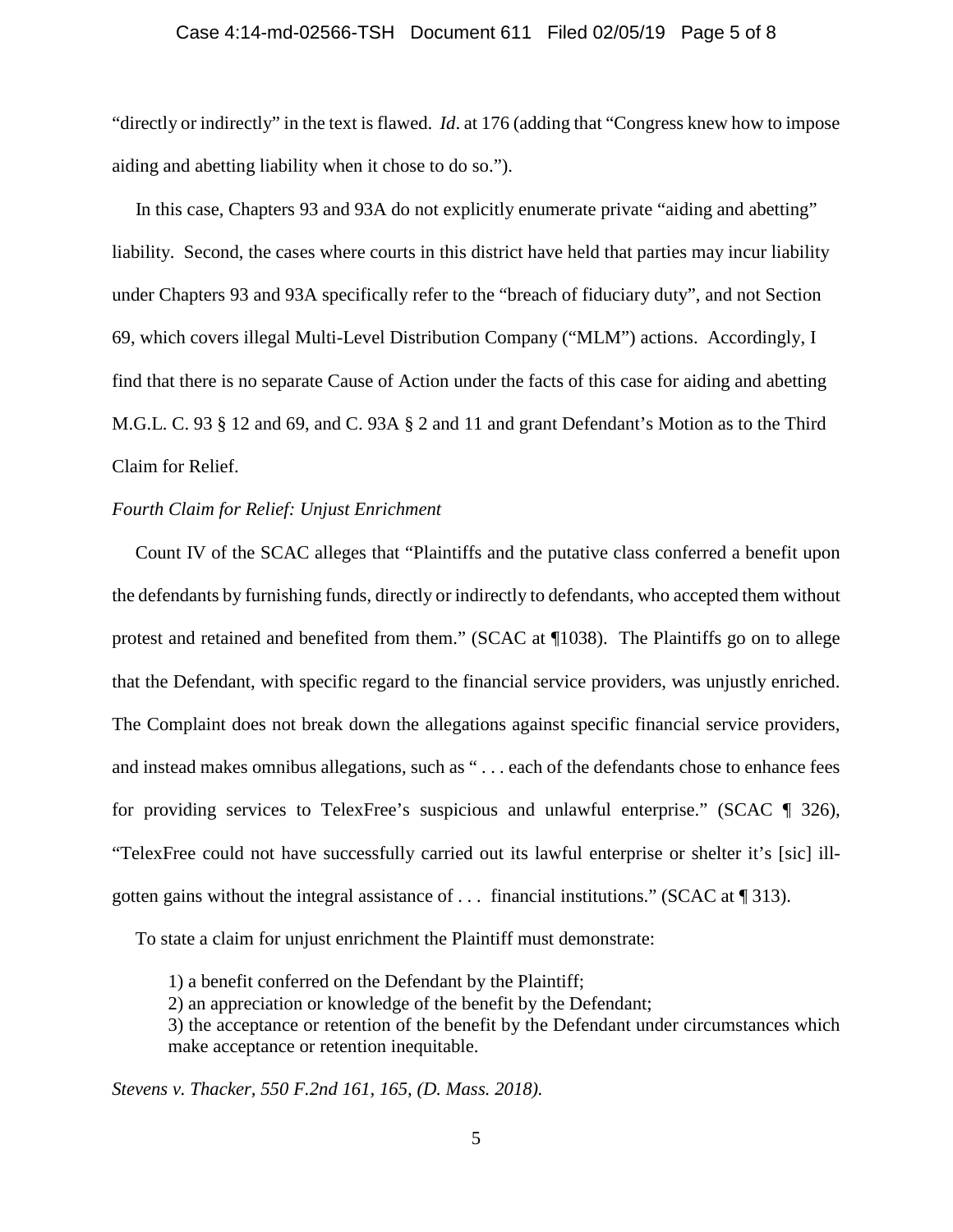## Case 4:14-md-02566-TSH Document 611 Filed 02/05/19 Page 6 of 8

 The Plaintiffs' claims are based upon Wells Fargos' receipt of fees for wire transfers and interest supposedly received on funds held in TelexFree deposit accounts. The complaint is devoid of any allegation that the fees, interest, and charges received by Wells Fargo were anything more than payments for banking services, and thus Plaintiffs have failed to allege that they were "unjust." *See McLane, Graf Raulerson and Middleton, P.C. v. Grady* 214 WL 2504540, @ \*4, Mass. Sup. Ct. (2014).

 *Assuming arguendo* that these fees were for something other than banking services, it was TelexFree, not the Plaintiffs, which conferred the alleged benefit on the banks. Therefore, only TelexFree would have standing to assert a claim relating to the alleged benefit. *See Taylor v. Moskow,* 2013 WL 5508157 at \*3 (D. Mass. October 1, 2013)*.* Accordingly, the Plaintiffs unjust enrichment claims must be dismissed.

#### *Tenth Claim For Relief: Tortious Aiding and Abetting*

To state a claim for tortious aiding and abetting, a plaintiff must show that (1) the primary actor committed a wrongful act that causes injury; (2) the aider and abettor was aware of his role in the overall wrongful activity when he provided the assistance; and (3) the aider and abettor knowingly and substantially assisted the primary actor's wrongful act. *Id*. at \*22 (citing *In re Sharp Int'l Corp.*, 403 F.3d 43, 49–53 (2d Cir. 2005); *accord Arcidi v. Nat'l Ass'n of Gov't Employees, Inc.*, 447 Mass. 616, 623–24 (2006)).

### *1. Knowing and Actual Assistance*

The primary tort elements of the aiding and abetting allegation is not disputed by the Defendant. The parties agree that TelexFree established an illegal Ponzi scheme and thus committed a relevant underlying tort. Any analysis of the claims contained in the SCAC begins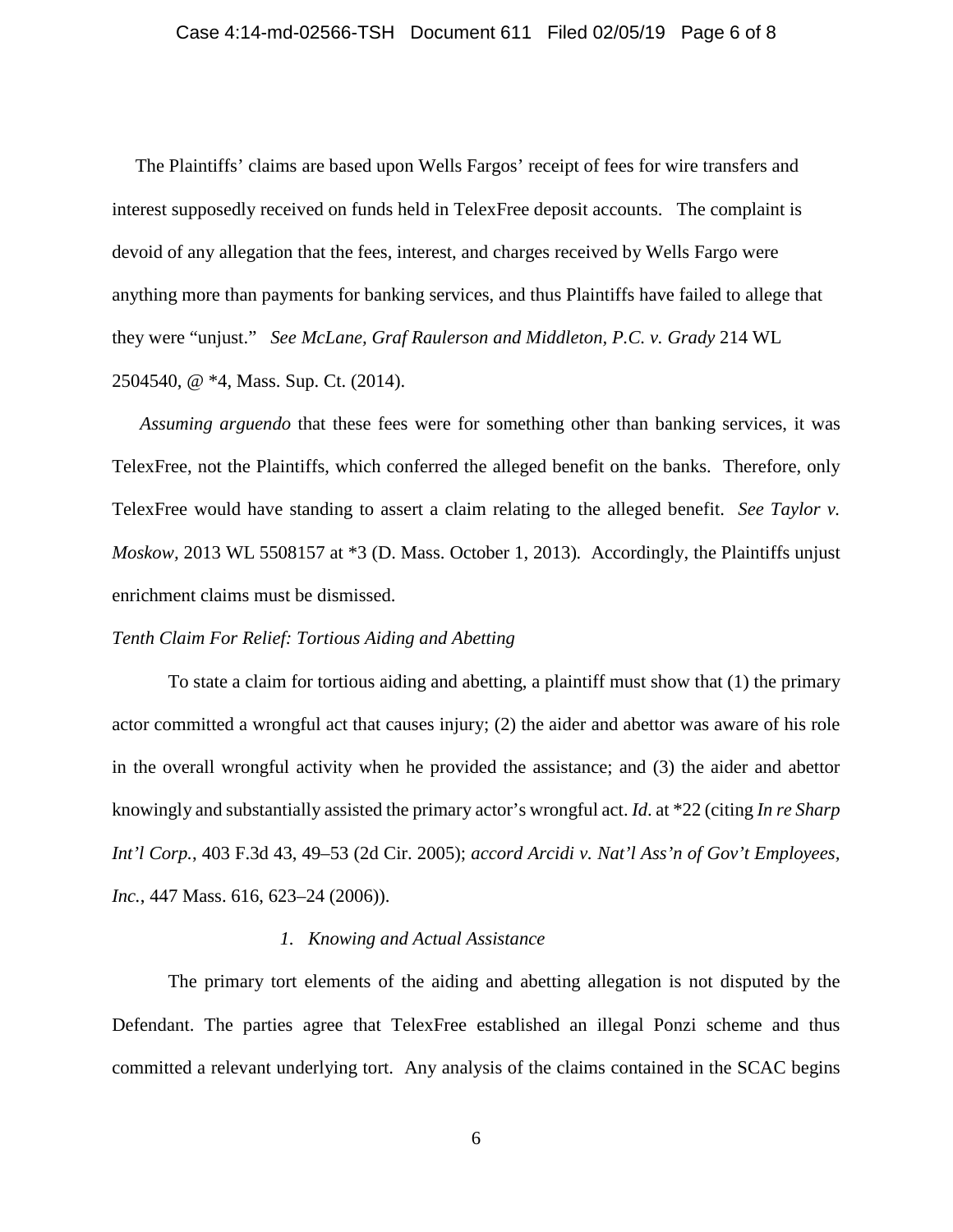### Case 4:14-md-02566-TSH Document 611 Filed 02/05/19 Page 7 of 8

by examining the allegation that the Defendants either actively participated in and/or substantially assisted in TelexFree's tortious and fraudulent scheme. Participation that is not active, (i.e. passive) does not constitute aiding and abetting"). Similarly, mere assistance, less than substantial, also fails to meet the relevant threshold.

 Our Court in *In re State Street Cases* outlined why passive assistance and inaction does not rise to the level of substantial assistance. Specifically, in State Street, a fraudster used bank accounts in the execution of a fraudulent scheme. The Court found that:

The mere settling of a transaction or providing of a platform, without more, cannot sustain a charge of substantial assistance. Although conventional banking services made it easier to effectuate [a] fraudulent scheme, there was no showing of substantial assistance . . . [although] . . . participants in the . . . scheme used [bank] accounts . . . to perpetrate it . . . These allegations are precisely the sort of passive assistance and inaction that, without more, does not rise to the level of substantial assistance."

*In Re State Street cases*, 2013 WL 550815 @\*23.

 Absent any showing of active participation in, or substantial assistance in furthering the underlying tort, the mere provision of banking services, as in *State Street* cannot actively or substantially assist a fraud.

## *2. Actual knowledge*

 As evidence of actual knowledge, Plaintiffs plead that financial service providers, which presumably includes Wells Fargo, had access to TelexFree's promotional literature and TelexFree's contact with their members (including the victims of the scheme). (SCAC 187-88, 337-38). The Court gives deference to the factual assertions of the non-moving party. However, the Plaintiffs argue that financial service providers, including Wells Fargo should have concluded from review of those documents that TelexFree's scheme was facially tortious. An argument that a bank should have recognized a fraud is insufficient to meet the actual knowledge requirement. "The fact that a bank *should have* recognized fraud does not mean that it had *actual knowledge* of